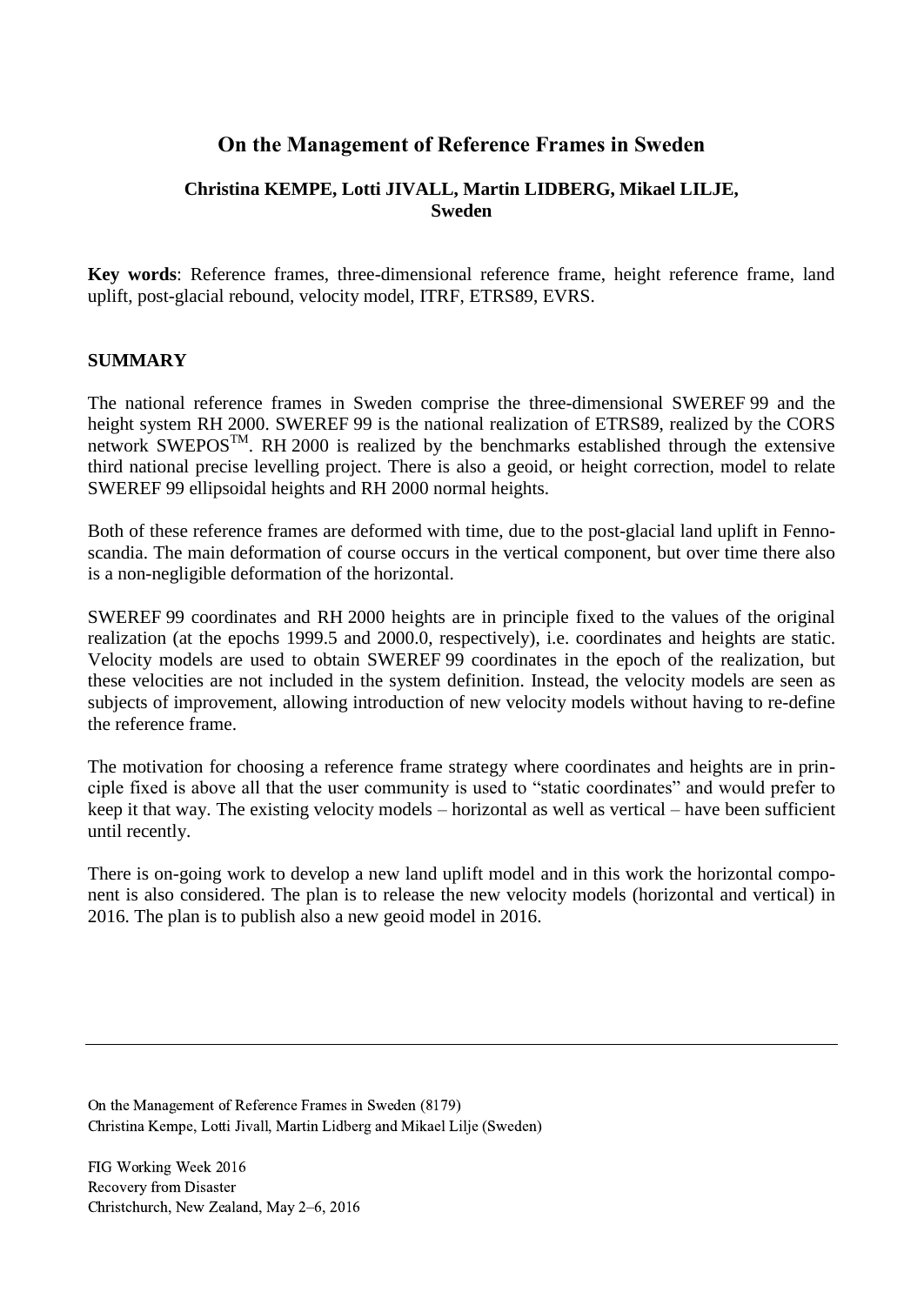# **On the Management of Reference Frames in Sweden**

# **Christina KEMPE, Lotti JIVALL, Martin LIDBERG, Mikael LILJE, Sweden**

# **1. INTRODUCTION**

The national reference frames in Sweden comprise the three-dimensional SWEREF 99 and the height system RH 2000. SWEREF 99 is the national realization of ETRS89 (European Terrestrial Reference System), while RH 2000 is the national realization of the European Vertical Reference System (EVRS). Both of these reference frames are deformed with time due to the post-glacial land uplift in Fennoscandia.

The paper deals with the chosen strategy to manage and maintain the reference frames to obtain sustainability in benefit of the user community, as well as the development of velocity fields to be used for the maintenance of the reference frames.

# **2. BACKGROUND**

During the late nineties, there was a discussion within Lantmäteriet, the Swedish mapping, cadastral and land registration authority, whether the national reference frame, based on Bessel's ellipsoid, should be replaced by a globally aligned reference frame. The importance of a sustainable reference frame, appropriate for a long time, was then emphasized. The predecessor of SWEREF 99, SWEREF 93, was not officially approved by the European community and it differed (at the 5 cm level) to the ETRS89 realizations in the neighbouring countries, and therefore it was decided to create a new ETRS89 solution – SWEREF 99. (Jivall & Lidberg, 2000)

The need of a third national precise levelling was discussed in Sweden during the early seventies, when it was clear that the present height system did not fulfil the demands of a national height system. The levelling was performed during 25 years, from 1979 to 2003. It was decided that the adjustment of the new levelling network – resulting in the new height system RH 2000 – should be adapted to minimise the differences to EVRS.

The introduction of, and transition to, the new reference frames in the 290 local authorities and the user community has now been going on for almost 15 years (Alfredsson et al., 2010; Kempe et al., 2014).

#### **2.1 SWEREF 99**

On the Management of Reference Frames in Sweden (8179) Christina Kempe, Lotti Jivall, Martin Lidberg and Mikael Lilje (Sweden)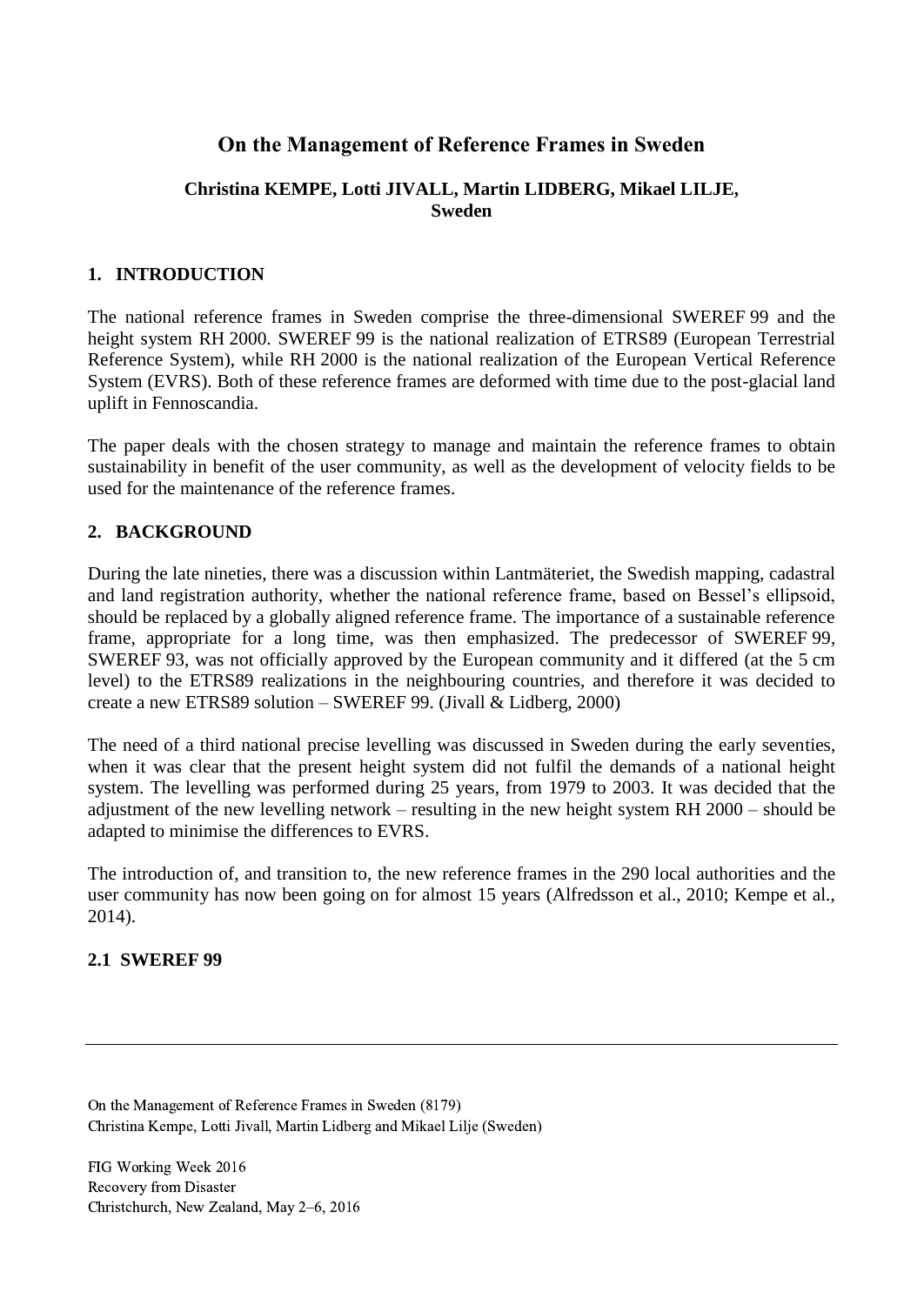SWEREF 99 is the Swedish realization of ETRS89, performed in accordance with the EUREF (IAG Subcommission for Europe) guidelines. SWEREF 99 was adopted as an improvement and extension of ETRS89 at the EUREF Symposium held in Tromsø, 22-24 June 2000.

SWEREF 99 is realized through the national CORS (continuously operating reference station) network. The 21 fundamental SWE-POS stations, monumented with pillars on stable bedrock, define the SWEREF 99 reference frame. All CORS stations that were operational during the summer of 1999 in Sweden (SWEPOS), Norway (SATREF), Finland (FinnRef) and Denmark, totally 49 stations, were included in the SWEREF 99 campaign. From SWEPOS, data for the GPS weeks 1014-1019, (June 13-July 24, 1999) were used and from the foreign stations, 2-3 weeks of data were used (GPS weeks 1014- 1015 and 1019). (Jivall & Lidberg, 2000)

The SWEREF 99 solution was computed in ITRF97 epoch 1999.5 and then converted back to ETRS89 in compliance with the



*Figure 1: The reference stations included in the SWEREF 99 campaign.*

EUREF guidelines (Boucher & Altamimi, 1998), implying that the epoch for plate tectonics is 1989.0 and the epoch for intraplate deformations is 1999.5.

#### **2.2 RH 2000**

The national height system RH 2000 is realized by the benchmarks from the third precise levelling. The network consists of approximately 50 000 km double run precise levelling and 50 800 benchmarks. The distance between the benchmarks is about 1 km along the levelling lines. The network covers the country in closed loops, with a circumference of approximately 120 km in populated areas.

The levelling lines are also connected to the levelling lines of Sweden's neighbouring countries. This results in closed loops along the borders, making it possible to extend the network around the Baltic Sea, the so-called Baltic Levelling Ring (BLR).

*Figure 2: The levelling network realizing RH 2000.*

The main reason to define RH 2000 as the Swedish realization of

On the Management of Reference Frames in Sweden (8179) Christina Kempe, Lotti Jivall, Martin Lidberg and Mikael Lilje (Sweden)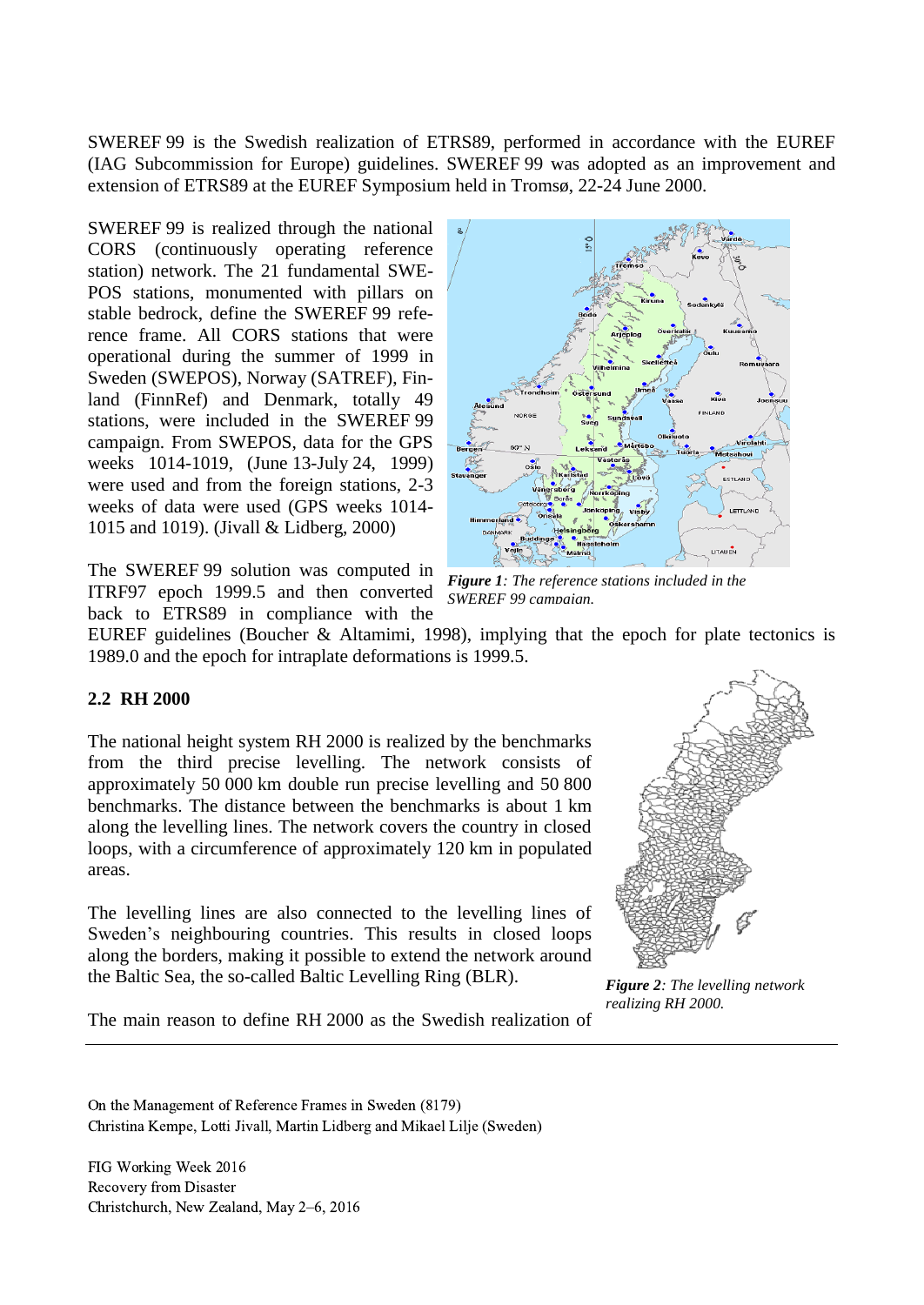the EVRS was to have a system that agrees as well as possible with other European systems. The differences to the corresponding height systems in Norway and Finland are within 2 mm along the Swedish border. The new height system in Denmark was introduced before the BLR was adjusted and thus the difference to RH 2000 is larger; approximately 2 cm. (Ågren & Svensson, 2007) However, the EVRS definition did not state how to treat the post-glacial land uplift, meaning that this issue had to be taken care of at the Nordic level. Since the post-glacial rebound is a significant phenomenon, the system definition for RH 2000 should specify how to handle the land uplift. Hence it was decided at the Nordic level, within the Nordic Geodetic Commission (NKG), that the reference epoch for the reduction of post-glacial rebound is 2000.0, and that the postglacial land uplift model is NKG2005LU (cf. section [3.1\)](#page-4-0). (Svensson et al., 2006)

# **3. RERENCE FRAME MANAGEMENT IN SWEDEN**

The International Federation of Surveyors (FIG) defines three types of modern national reference frames in their publication Reference Frames in Practice Manual (FIG, 2014):

- *Static geodetic reference frame*: Aligned with an ITRF realization at a fixed (reference) epoch. The system must be regularly updated if the defining points move relative to the tectonic plate, e.g. in case of tectonic processes or other deformations such as post-glacial land uplift. For precise GNSS positioning, local CORS or local transformation using geodetic markers must be utilized to obtain coordinates that are "fixed" over time, for a given object.
- *Dynamic (or kinematic) reference frame*: ITRF is a dynamic reference frame, consisting of coordinates and velocities. The principal limitation is the difficulty to integrate data captured over very long time-spans, unless a precise deformation model is utilized.
- *Semi-dynamic reference frame*: Basically a dynamic reference frame, but a deformation model is part of the system definition. GNSS positioning is done in the latest ITRF, current epoch, and the resulting coordinates are propagated back to the given reference epoch, using the deformation model. An advantage of this approach is that data analysis is not degraded due to insufficient modelling of deformations. From the end user's point of view, the reference frame seems static at the reference epoch.

However, the definition of SWEREF 99 does not really fit into any of these categories. SWEREF 99 coordinates – as well as RH 2000 heights – are in principle fixed to the values of the original realization, at the epoch 1999.5 (and 2000.0, respectively), i.e. coordinates are static.

SWEREF 99 is deformed over time, and the coordinates would need to be regularly updated if we regard SWEREF 99 as a static reference frame. But since there is no intention to update the coordinate values of the original realization, SWEREF 99 should rather be considered a semi-dynamic reference frame according to the FIG definition.

Deformation models are indeed used to obtain SWEREF 99 coordinates in the epoch of the realization, but these velocities are not included in the system definition. Instead, the velocity models are seen as subjects of improvement, allowing introduction of new velocity models without

On the Management of Reference Frames in Sweden (8179) Christina Kempe, Lotti Jivall, Martin Lidberg and Mikael Lilje (Sweden)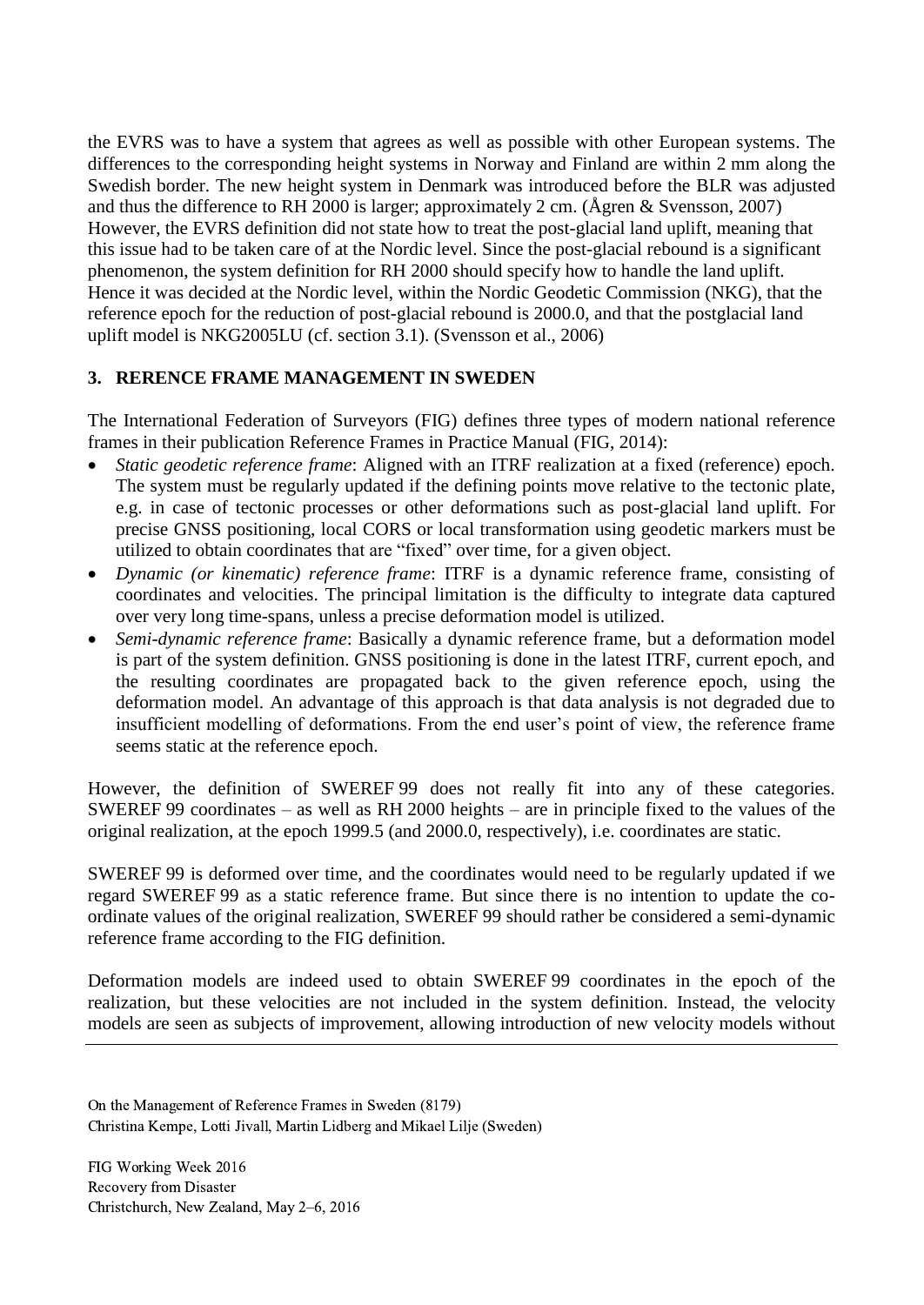having to re-define the reference frame. Therefore SWEREF 99 does not really fit into the semidynamic reference frame definition either.

For precise applications, a correct handling of the velocities/epochs is always carefully performed when transforming positions in ITRF, present epoch, to coordinates in SWEREF 99 and/or RH 2000.

The national network RTK service today utilizes the recent velocity model to handle the horizontal and vertical movements, in order to model the error sources in a better way.

# <span id="page-4-0"></span>**3.1 Land uplift model – NKG2005LU**

The present land uplift model, NKG2005LU, is a combination of Vestøl's mathematical land uplift model (Vestøl, 2007) and Lambeck's geophysical model (Lambeck et al., 1998).

The reasons for combining the models into one are mainly

- Lambeck's model covers the whole Baltic Levelling Ring in a reasonably realistic way, while Vestøl's model does not
- Vestøl's model fits the observations acquired in the Nordic countries in a better way than Lambeck's model.

NKG2005LU consists of a smoothed version of the Vestøl model in the central parts of the land uplift area, and outside this a smooth transition to Lambeck's model has been done. (Svensson et al., 2006; Ågren & Svensson 2007)

# 3.1.1 Lambeck's geophysical model

A geophysical model provides a geophysically meaningful model of the land uplift phenomenon. In this case it has also been tuned to the apparent uplift observed by tide gauges, some lake level observations and ancient shore lines. Unfortunately, the Lambeck, Smither and Ekman (1998) model was only available as an image from a publication, so it had to be digitized for the purpose. The digitized version has then been referred to as Lambeck's model.

Investigations showed that the model is biased in the interior parts of Sweden, and due to this it was decided not to use Lambeck's model on its own. It was not possible, though, to compute a new geophysical model for the adjustment of RH 2000. Therefore it was decided to combine Lambeck's model with a mathematical (or empirical) model, for the areas where better information was available. (Svensson et al., 2006)

# 3.1.2 Vestøl's mathematical model

On the Management of Reference Frames in Sweden (8179) Christina Kempe, Lotti Jivall, Martin Lidberg and Mikael Lilje (Sweden)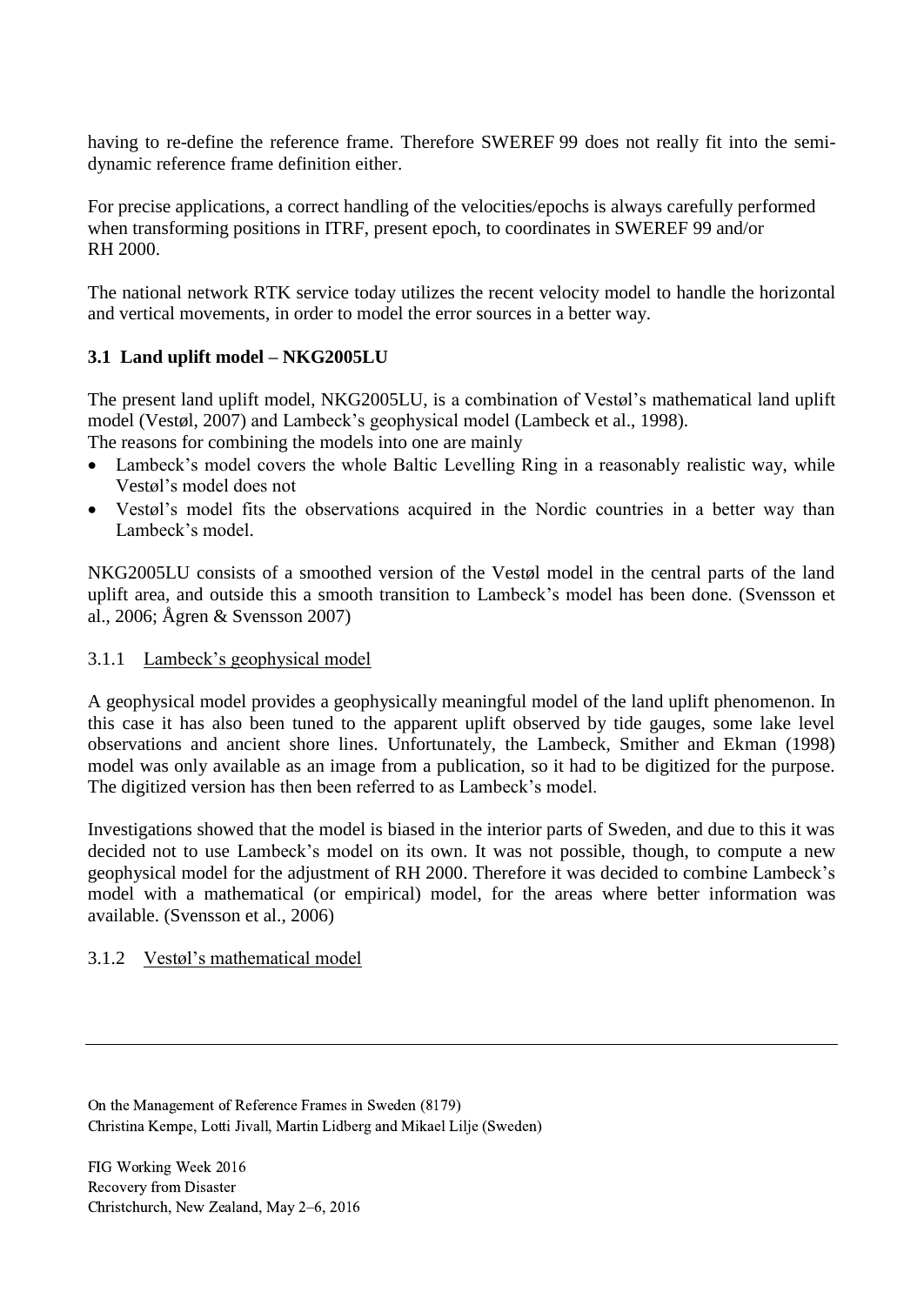The mathematically defined surface has been constructed to fit different types of land uplift observations (Vestøl, 2007). In this case, observations from tide gauges, permanent GPS stations and repeated levellings in Finland, Norway and Sweden have been used.

The model fits well with the observations, but is only defined for parts of the whole Baltic Levelling Ring, because only a few observations outside the Nordic area are included. (Svensson et al., 2006)

# **3.2 Velocity model NKG\_RF03vel**

NKG\_RF03vel was developed to include intraplate deformation in transformations between ITRF (via the NKG 2003 campaign) and the Nordic national realizations of ETRS 89. (Nørbech et al., 2006)



*Figure 3: The NKG\_RF03vel velocity model.*

The north and east components origin from the Glacial Isostatic Adjustment (GIA) model presented in Milne (2001). The velocity field from this model has been transformed to the GPS-derived velocity field described in Lidberg et al. (2007); see further Lidberg et al. (2006). Thus, the horizontal velocity field in the grid files describes horizontal displacements relative to stable Eurasia as defined by the ITRF2000 and its rotation pole for Eurasia (Altamimi et al., 2003).

For the up component the absolute version of NKG2005LU model is used. The conversion from apparent land uplift to absolute land uplift takes into account the absolute sea level rise and the geoid rise.

On the Management of Reference Frames in Sweden (8179) Christina Kempe, Lotti Jivall, Martin Lidberg and Mikael Lilje (Sweden)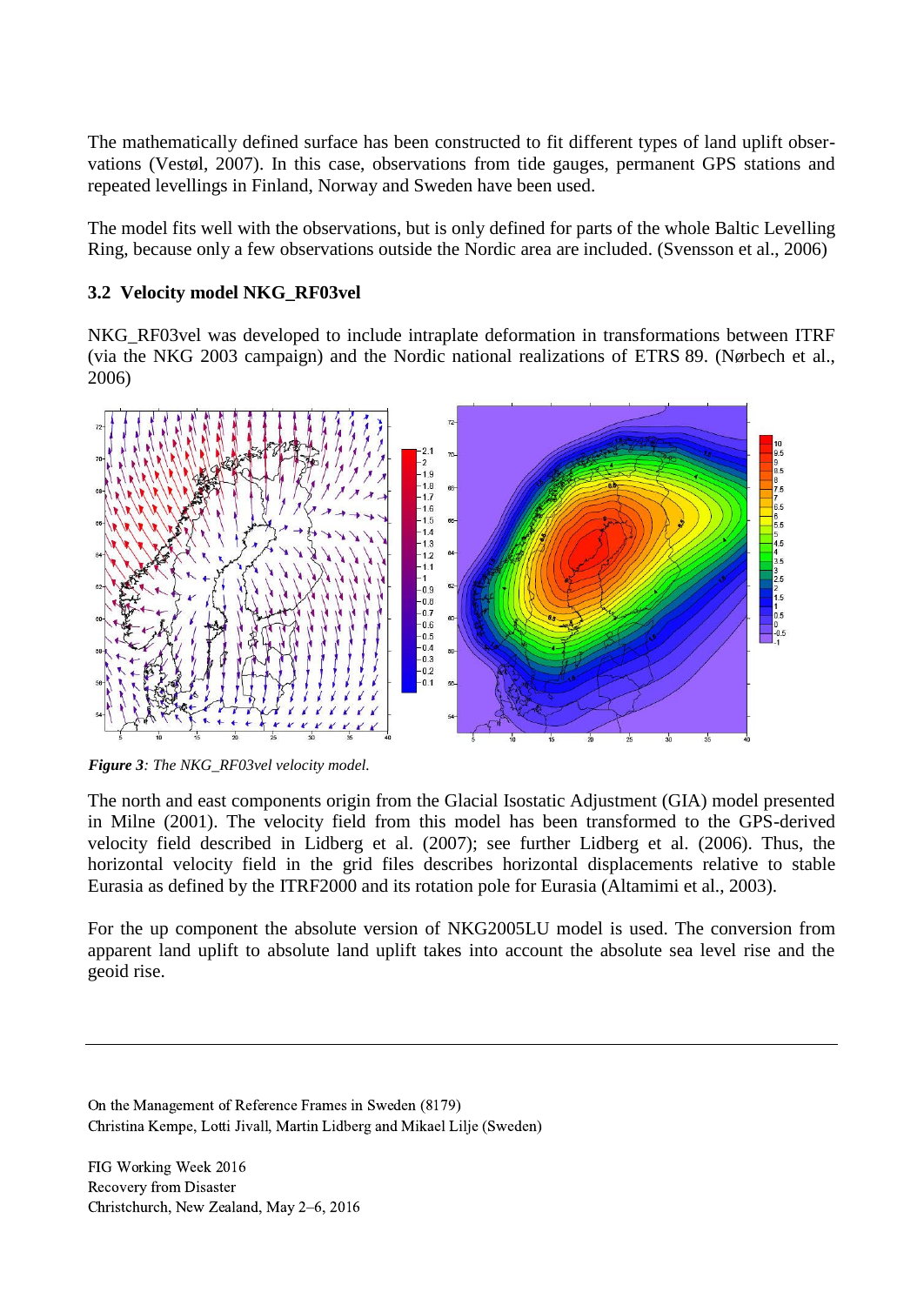#### **3.3 Geoid models**

To facilitate height determination by GNSS, there are national geoid models connected to RH 2000. The geoid models are used to relate GNSS heights above the ellipsoid (SWEREF 99) to normal heights in RH 2000.

In this case, the term 'geoid model' is used in a rather loose sense. It does not only denote the actual geoid undulation but also certain – small when compared to the geoid undulation – corrections that are included in the model. As RH 2000 heights are normal heights, it would also be more correct to use the term 'quasi-geoid model'. However, it was expected that the term 'geoid model' is easier to explain for the user community, why this term was preferred.

The first geoid model to be released with RH 2000 was SWEN05\_RH2000 (formerly known as SWEN05LR) (Svensson et al., 2006).



*Figure 4: GNSS/levelling residuals for SWEN08\_RH2000. (Ågren, 2009)*

In 2009, an updated geoid model, SWEN08 RH2000, was released (Ågren, 2009). The model is based on the gravimetric model KTH08 (Sjöberg 2003; Ågren et al., 2008), which was fitted to 1570 high quality GNSS/levelling observations. A land uplift correction was applied, due to the different reference epochs of KTH08, RH 2000 and SWEREF 99. Then a residual correction surface was applied, to further reduce the uncertainty of the model.

SWEN08\_RH2000 was evaluated using e.g. cross-validation, resulting in an estimated standard uncertainty of approximately 10-15 mm for the whole country, except for the highest northwestern mountains. The uncertainty in this area is dependent on the KTH08 gravimetric model, since there are no GNSS/levelling observations available. A rough estimate of the standard uncertainty in the mountains and at sea would be no better than 5-10 cm.

On the Management of Reference Frames in Sweden (8179) Christina Kempe, Lotti Jivall, Martin Lidberg and Mikael Lilje (Sweden)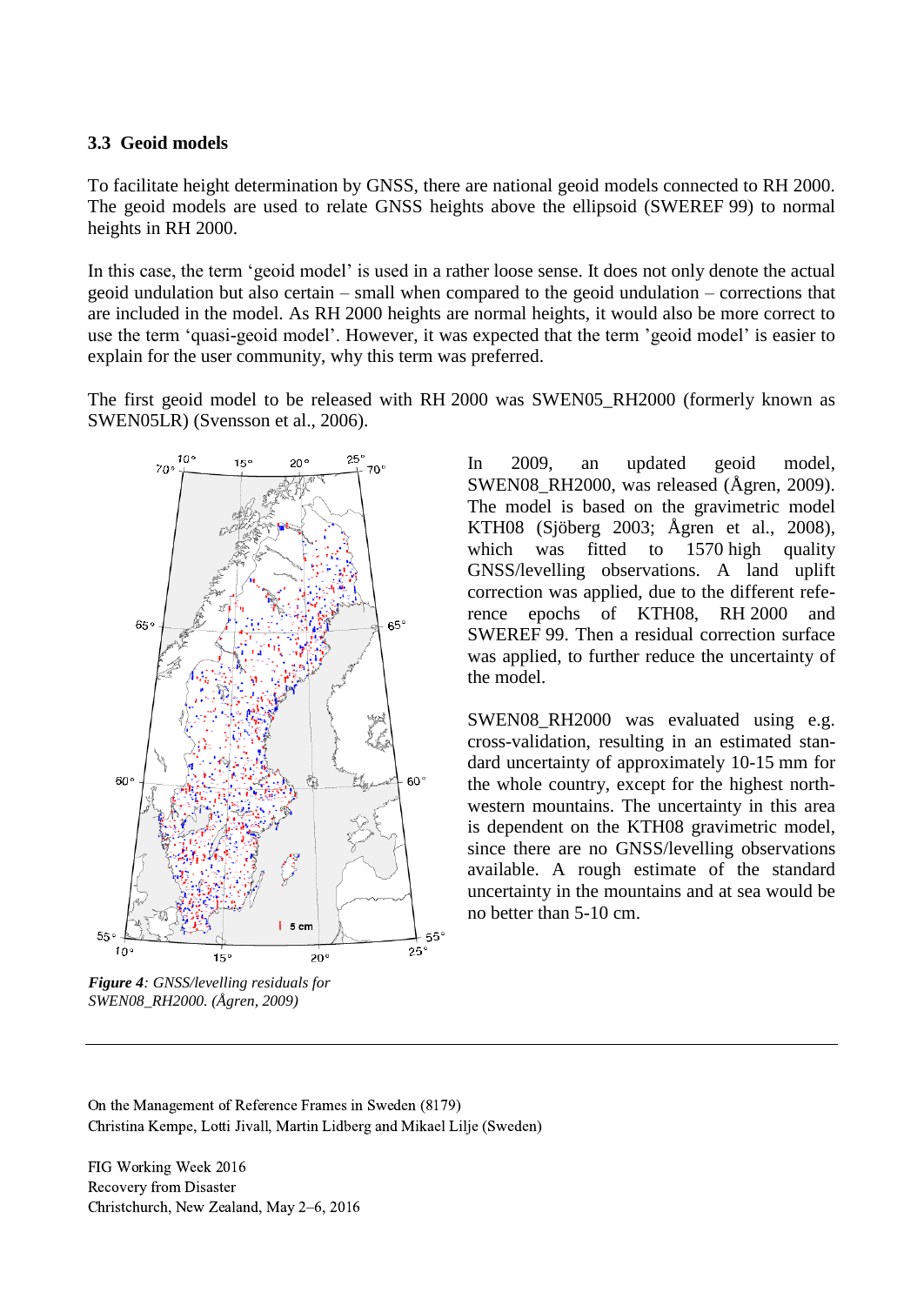#### **3.4 Adaptation of SWEREF 99 to absolute antenna models**

SWEREF 99 was determined using relative antenna models according to the igs\_01.atx antenna table, but antenna calibration methods have been refined – resulting in absolute antenna models – since the establishment of SWEREF 99.

The new version of the network RTK software that was implemented at SWEPOS during the autumn 2011, could only handle absolute antenna models, why it was a good opportunity to introduce absolute antenna models for use with SWEREF 99. In connection to this, the SWEREF 99 coordinates had to be updated to be consistent with the igs08.atx absolute antenna models.

Based on IGS (International GNSS Service) stations, corrections for antenna model changes have been computed, from igs 01.atx relative antenna models to igs05.atx absolute antenna models (Ferland & Bourassa, 2006; Ferland, 2006), and from igs05.atx to the updated absolute antenna models in igs08.atx (IGS, 2011).

Jivall (2012) found that the change from relative antenna models (igs\_01.atx) to absolute antenna models (igs05.atx) would not have any significant impact on the SWEREF 99 definition, because the relation between Dorne Margolin choke-ring antennas – the reference antenna used for relative antenna calibration – and the Dorne Margolin copies, used at many SWEPOS stations, is practically unchanged. Tests on a Nordic campaign verified this assumption. The campaign was processed with both antenna tables. RMS of the differences were on the 1 mm level for all components and the solution with igs05.atx antenna models proved to fit as good to SWEREF 99 as the solution processed with igs\_01.atx.

The antenna models for the Dorne Margolin antennas, as well as copies of them, were updated between igs05.atx and igs08.atx, implying that the SWEREF 99 coordinates were not fully consistent with igs08.atx. The IGS (2011) latitude dependent corrections were tested, and it was found that they were representative for the SWEPOS network and the SWEREF 99 definition.

CORS stations with Dorne Margolin choke-ring antennas and NONE or OSOD radomes – for which the antenna model is the same in igs05.atx and igs08.atx – kept their original SWEREF 99 coordinates.

Stations with Dorne Margolin choke-ring antennas NONE or OSOD radomes – for which the antenna model is different in igs05.atx and igs08.atx – had their SWEREF 99 coordinates updated with the IGS latitude and antenna type dependent corrections.

Some Finnish CORS stations had SNOW radomes, where the specific antenna/radome combinations were treated differently in igs 01.atx compared to igs05.atx and igs08.atx. Therefore the correction was done in two steps. First, the latitude and antenna type dependent correction between

On the Management of Reference Frames in Sweden (8179) Christina Kempe, Lotti Jivall, Martin Lidberg and Mikael Lilje (Sweden)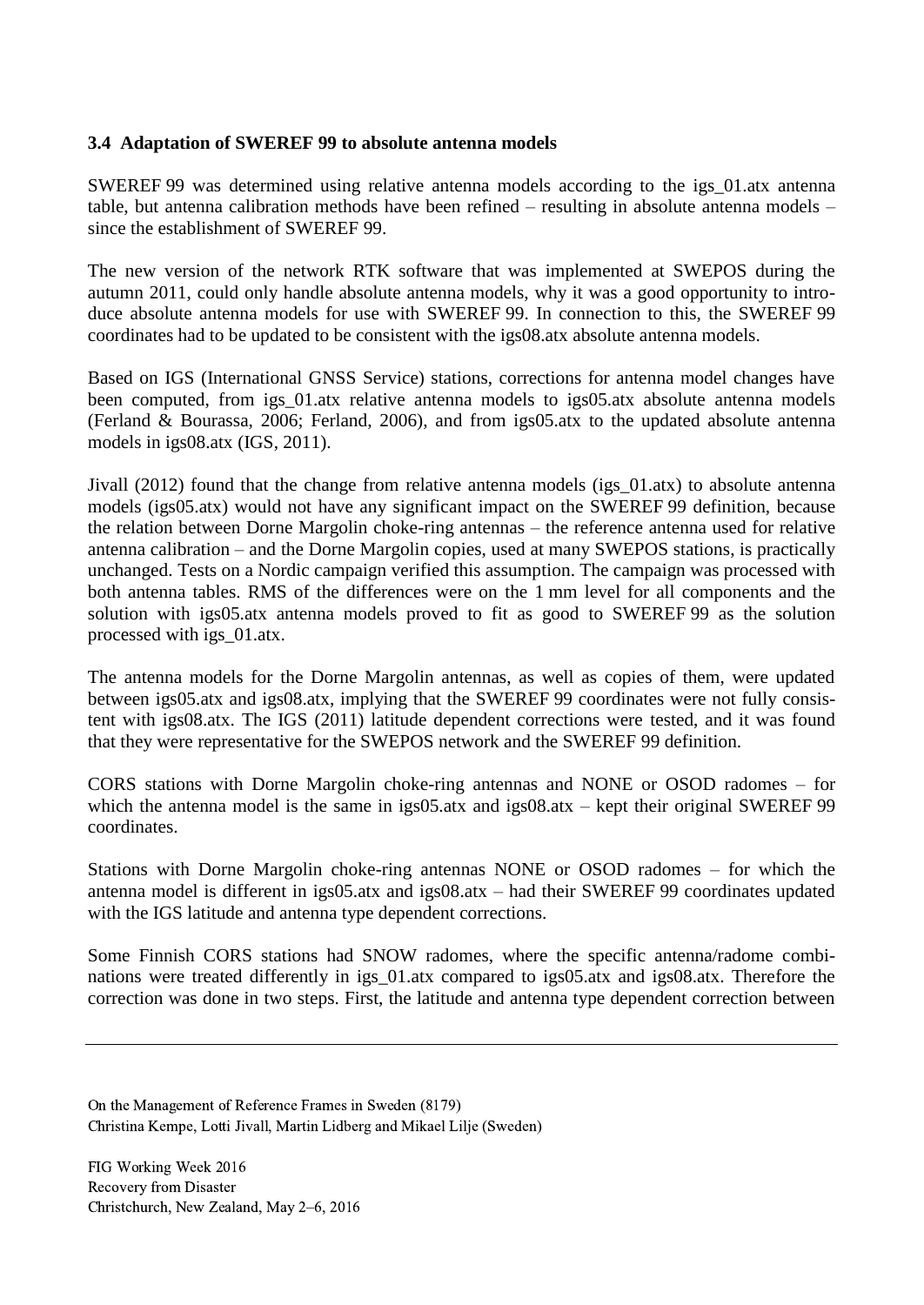igs05.atx and igs08.atx was done, and then translations in three dimensions were applied to correct for the difference between relative and absolute antenna models.

Updated SWEREF 99 coordinates for stations with other antennas than Dorne Margolin choke-ring antennas and NONE/OSOD radomes, were determined from the updated coordinates of the stations mentioned above. The corrections for Dorne Margolin choke-ring antennas and NONE/OSOD radomes were up to 5 mm and for other antenna/radome combinations up to 15 mm in height.

# <span id="page-8-0"></span>**3.5 Consolidation points for SWEREF 99**

Since SWEREF 99 is realized through the CORS network, it is therefore dependent on the CORS network and its positioning services, like network RTK. All modifications of the station equipment or software, as well as the development of the GNSS systems, can in the end affect the coordinates. In order to have these alterations under control, so-called consolidation points have been introduced. (Engberg et al., 2010)

The consolidation points are marked in bedrock and they are all supposed to be well suited for GNSS measurements. All of the points should preferably also have RH 2000 heights from levelling. There are about 300 points in total. Following a yearly programme, around 50 points are remeasured every year, i.e. each point will be re-measured every six years.

At every re-measurement the point is occupied for two 24-hour sessions, including re-setup of the tripod between sessions, and coordinates are computed using reference station data from the fundamental SWEPOS stations.

The same type of antennas as on SWEPOS fundamental stations, i.e. Dorne Margolin choke-ring antennas, are used. In order to minimize centering errors, a new setup is made between the sessions and a special rotating centering device is used. The data are processed station by station connected to the 6-8 closest SWEPOS fundamental stations using the Bernese GNSS Software using a similar processing strategy as for the original SWEREF 99 campaign. If the point is close to the border, also foreign CORS that were included in the original SWEREF 99 campaign are included in the processing. The two sessions are compared and combined and finally after reduction for the internal deformations using the velocity model NKG\_RF03vel, the combined solution is fitted to SWEREF 99 with a three-dimensional Helmert transformation.

On the Management of Reference Frames in Sweden (8179) Christina Kempe, Lotti Jivall, Martin Lidberg and Mikael Lilje (Sweden)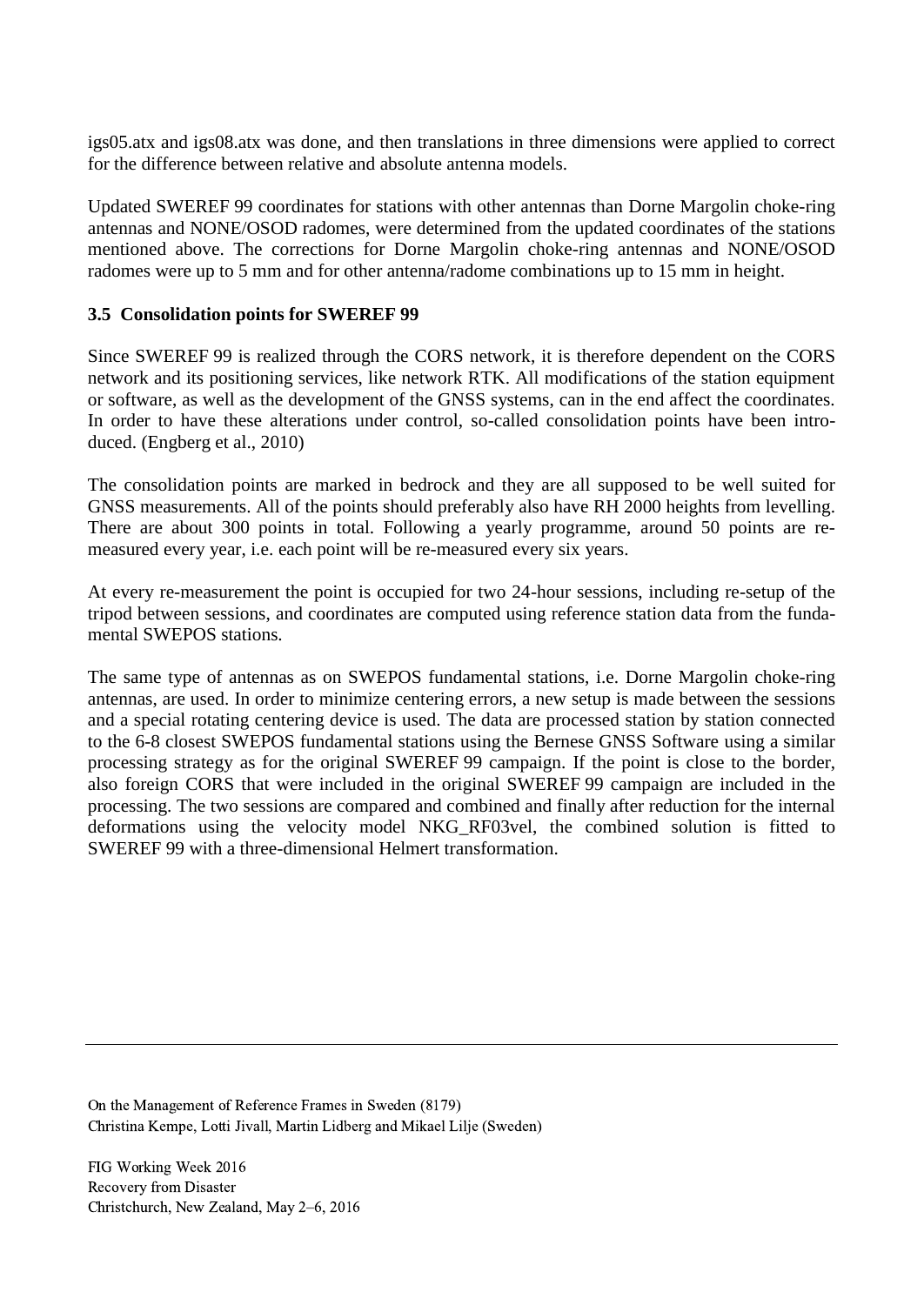

<span id="page-9-0"></span>*Figure 5: Differences between repeated measurements of consolidation points, as a function of time separation between the measurements. Data from 1996-2011.*

The first measurements with the present observation strategy were performed in 1996. The measurements between 1996 and 2011 have been processed using a similar strategy. The same antenna table igs\_01.atx was used but some minor changes of e.g. elevation cut-off and troposphere modelling were introduced meanwhile. [Figure 5](#page-9-0) shows the differences between repeated measurements during this time period as a function of the time separation between the repeated measurements. RMS for the differences are 3-4 mm for the horizontal components and 10 mm in height, which could be interpreted as a standard uncertainty of 2-3 mm in the horizontal components and 7 mm in height for a single measurement. Interesting to note is that during this time period no degradation of the repeatability is seen, which proves that our concept for SWEREF 99 works so far, i.e. we are after 15 years able to determine coordinates in SWEREF 99 with approximately the same uncertainty.

However it should be noted that we have lately experienced that the alignment to SWEREF 99 has degraded especially in the north, close to the land uplift maximum, which indicates that we soon would need an updated velocity model.

Further analysis of the consolidation points using a homogenous processing strategy is on-going with both the Bernese GNSS Software and GAMIT-GLOBK.

On the Management of Reference Frames in Sweden (8179) Christina Kempe, Lotti Jivall, Martin Lidberg and Mikael Lilje (Sweden)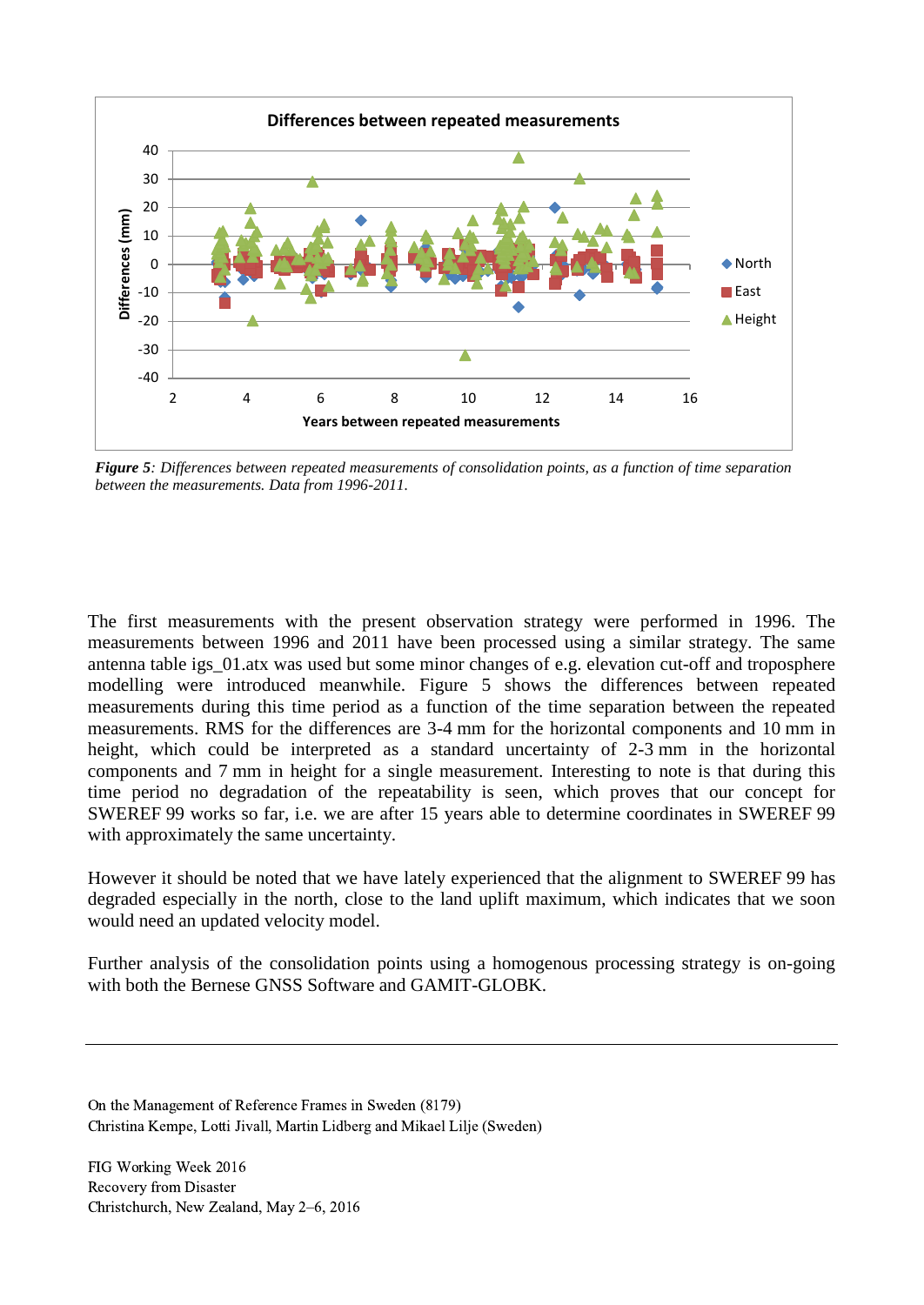### **3.6 Reference frame handling in SWEPOS' Positioning services**

SWEPOS offers two national high precision services; SWEPOS Network RTK service and SWEPOS Post-processing service as well as local/regional densifications of these services mainly for infrastructure projects, so called Project adapted services.

SWEPOS Network RTK service is utilizing Trimble Pivot Platform GNSS Infrastructure Software (Trimble, 2016), operated in virtual reference station mode. SWEREF 99 coordinates have been entered as known coordinates of the reference stations. These coordinates are then transformed to the present ITRF, where they will be constrained in the modelling of error sources. The transformation is performed with standard EUREF transformations combined with velocities from the NKG RF03vel model. In this way the constrained coordinates will agree with the present situation and not introduce systematics into the estimated corrections from the error modelling, as would have been the case if the internal deformations not had been taken into account. It should be mentioned that it is possible in the latest version (3.8) of Trimble Pivot Platform to use so called dynamic station coordinates for the error modelling (Blatt & Erencia-Guerrero, 2015). This reduces the need for using a velocity model for internal defomations in the software.

SWEPOS Post-processing services are based on the Bernese GNSS Software version 5.2. The calculations are performed in the present ITRF and in the end the solution, including the point to be determined and the SWEPOS stations, is reduced to epoch 1999.5 using the velocity model NKG\_RF03vel and finally fitted to the SWEREF 99 coordinates of the SWEPOS stations. In the national Post-processing service the fit is made on five SWEPOS stations using a three-dimensional Helmert transformation solving for translations and rotations. In the Project adapted post-processing service the fit is made on at least two stations by solving just for translations.

#### **3.7 Maintenance of RH 2000**

Unlike SWEREF 99, RH 2000 is considered a static reference frame realized by a passive network. The deformations caused by the land uplift could be neglected when measuring to close-by points. Therefore it is important that a dense network of RH 2000 remains, i.e. the levelling network needs to be updated on a regular basis.

The update of the third precise levelling network started in 1994. The plan was to invent the points – and replace all points that were found to be destroyed – every twelve years in the expansive parts of the country and every 25 years in the more sparsely populated areas. For different reasons, it was not possible to follow this schedule. In 2009 the principles for updating of the network were revised, to minimize the costs.

On the Management of Reference Frames in Sweden (8179) Christina Kempe, Lotti Jivall, Martin Lidberg and Mikael Lilje (Sweden)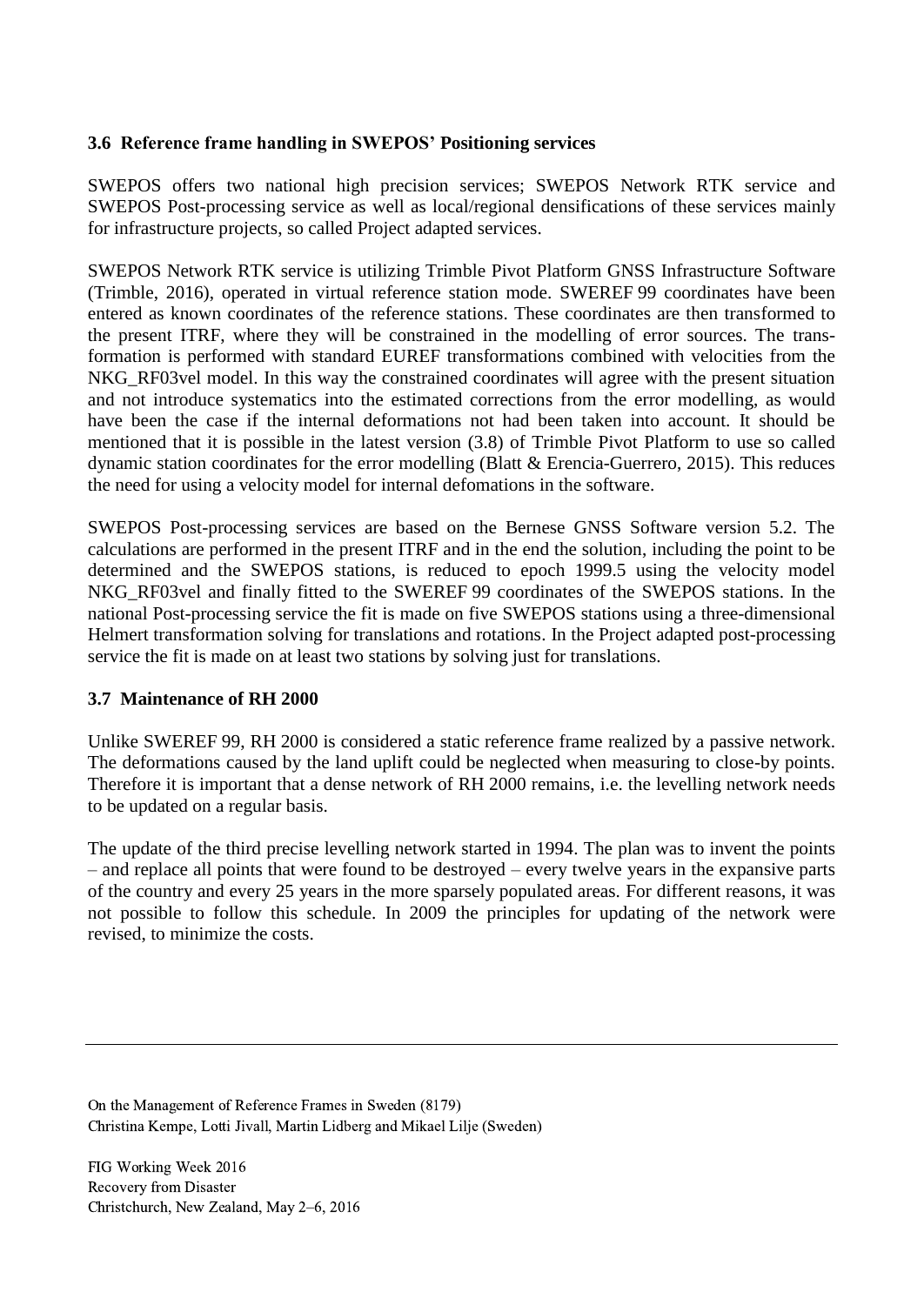Since then only a selection of the destroyed benchmarks are replaced, following the criteria below (Ågren & Engberg, 2010), implying that certain benchmarks are of higher value than others:

- All benchmarks are replaced in municipalities where the local authorities have not done their transition from the old local height systems to RH 2000.
- Benchmarks that are demarcated in bedrock are replaced if the distance between the remaining benchmarks otherwise would be more than 15 levelling sections (c. 15 km).
- A benchmark is replaced if it was the only remaining benchmark demarcated in bedrock within two sections from a nodal point.
- Nodal point benchmarks are replaced if there are no benchmarks demarcated in bedrock within two sections.
- All benchmarks are replaced if six or more successive benchmarks along a levelling line are destroyed.
- If a benchmark has been replaced and also the adjacent points are destroyed, these should be replaced.

If the network in the sparsely populated areas should be updated or not, will be subject of a discussion within the next few years.

Land uplift correction is not applied when individual benchmarks are replaced, due to the relatively short levelling distances. However, correction for land uplift is applied at the adjustment of new levellings, when extensions or more large-scale densifications of the original network are done.

# **4. DISCUSSION AND FUTURE DEVELOPMENTS**

The motivation for choosing a reference frame strategy where coordinates and heights are in principle fixed can be summarised in the following way:

- The user community is used to "static coordinates" and would prefer to keep it that way.
- Dynamic or semi-dynamic reference frames on a national level did not really come into question at the time of establishment of SWEREF 99 and RH 2000, i.e. the late 1990's and the early 2000's. If we were to establish a new reference frame today, we would probably come to the same decision regarding system definition and strategy for the reference frame management.
- We don't want to have to introduce a new reference frame including the transition process for production, exchange and consumption of geodata – when new velocity models are developed. We have spent almost 15 years introducing the reference frames on national, regional and local level and now we have made substantial progress in the transition process from the old local systems.

As mentioned in section [3.5](#page-8-0) the existing velocity models – horizontal as well as vertical – have been sufficient until recently. The more evident need of updated velocity models did not arise until recently. The demands on the velocity models will increase with time. Time will however also give us more observations and possibilities to develop better models. Hence it is logical to update the

On the Management of Reference Frames in Sweden (8179) Christina Kempe, Lotti Jivall, Martin Lidberg and Mikael Lilje (Sweden)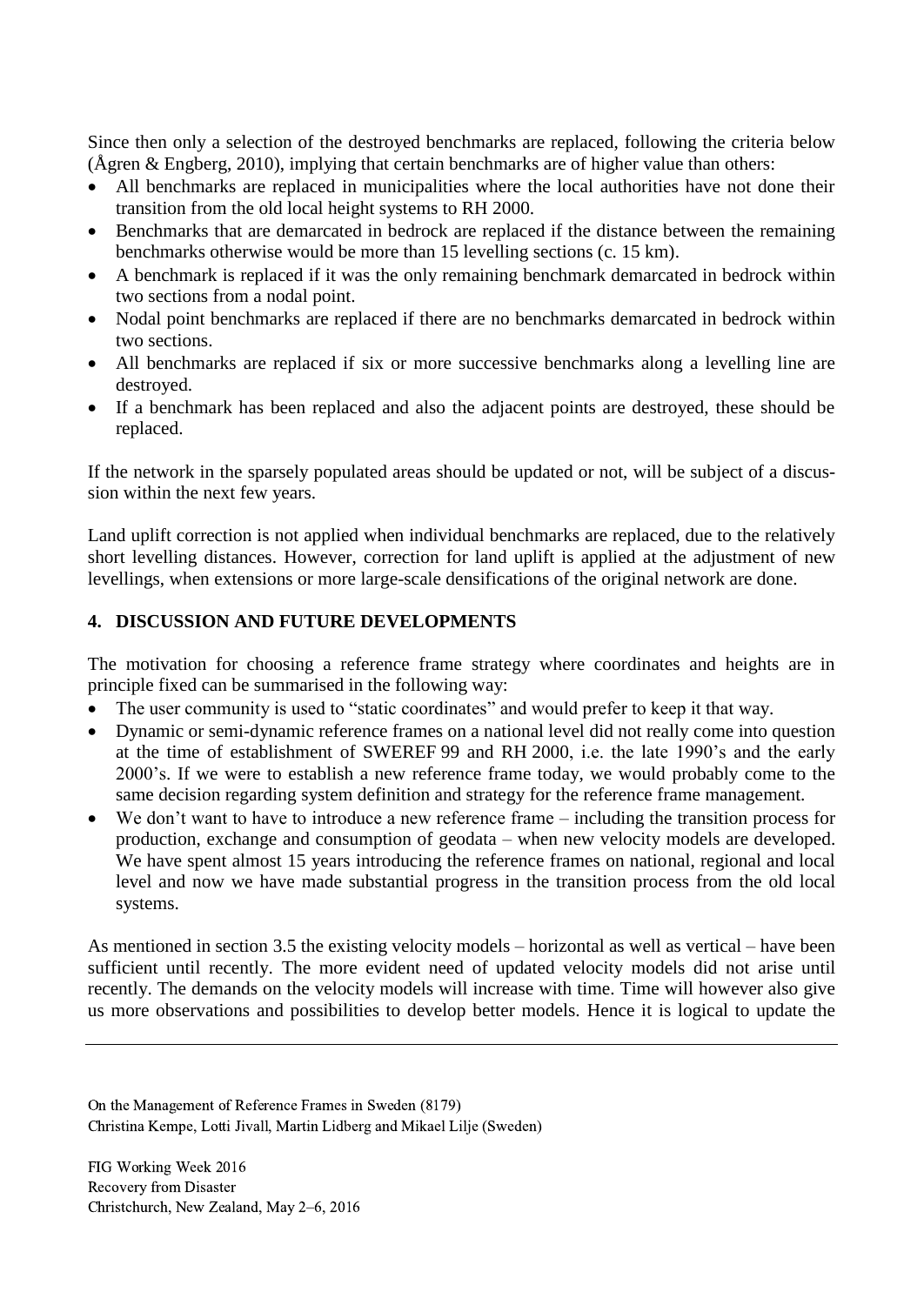velocity model when a better model gets available and not include the velocity model in the reference frame definition.

#### **4.1 Future velocity models**

Work is going on within the NKG with both empirical land uplift modelling and geophysical GIA modelling. A new empirical land uplift model is planned to be released/published during 2016. The new model will be based on longer GNSS time series and a more refined GIA model, also developed within the NKG cooperation.

Also the horizontal components will be considered both in the GIA modelling and the empirical modelling.

#### **4.2 Future geoid models**

Work is going on within the NKG also regarding geoid modelling. A new geoid model is planned to be published during 2016, aiming at the 10 mm uncertainty level. The very challenging long term ambition, is to develop and publish a geoid model at the 5 mm uncertainty level by 2020 or somewhat later.

#### **REFERENCES**

Alfredsson A, Andersson B, Engberg L.E, Dahlström F, Kempe T, Lohász G (2010): *The Process of Changing from Local Systems into SWEREF 99 – A Challenge for Lantmäteriet and a Great Step for the Municipalities*. 16<sup>th</sup> General Assembly of the Nordic Geodetic Commission (NKG), September 2010, Sundvollen, Norway.

Altamimi Z, Sillard P, Boucher C (2003): *The impact of a No-Net-Rotation Condition on ITRF2000*. Geophysical Research Letters, vol. 30, no 2, 1064, doi:10.1029/2002GL016279.

Blatt S, Erencia-Guerrero J (2015): *Dynamic Station Coordinates Approach to Improve Network/Field Performance*. Trimble Terrasat GmbH, Höhenkirchen-Siegertsbrunn, Germany. White paper. [www.trimble.com.](http://www.trimble.com/) (Accessed 8 February 2016)

Boucher C, Altamimi Z (1998): *Memo: Specifications for reference frame fixing in the analysis of a EUREF GPS campaign*. Version 4: 08-01-1998.

Engberg L.E, Lilje M, Ågren J (2010): *Is There a Need of Marked Points in Modern Geodetic Infrastructure?* FIG XXIV International Congress, 11-16 April 2010, Sydney, Australia.

Forsberg R, Strykowski G, Solheim D (2004) *NKG-2004 Geoid of the Nordic and Baltic Area*. Poster submitted to the unrefereed proceedings on CD-ROM from the International Association of

On the Management of Reference Frames in Sweden (8179) Christina Kempe, Lotti Jivall, Martin Lidberg and Mikael Lilje (Sweden)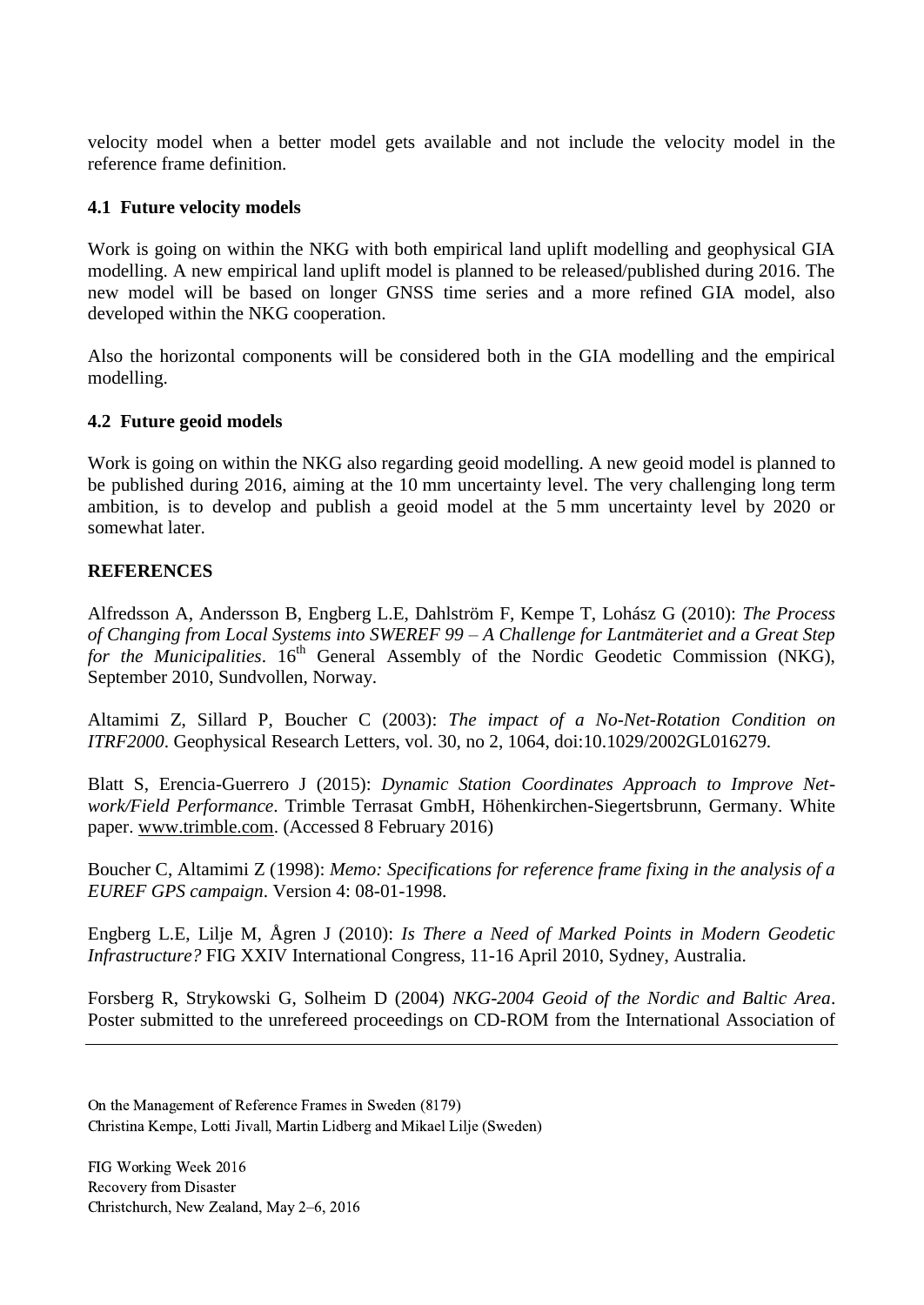Geodesy Conference "Gravity, Geoid and Satellite Gravity Missions", 30 August-3 September, 2004, Porto, Portugal.

Ferland R, Bourassa M (2006): *From Relative to Absolute Phase Center Calibration: The effect on the SINEX products*. IGS Workshop, 8-12 May 2006, Darmstadt, Germany.

Ferland R (2006): *Proposed update of IGS Reference Frame realization*. IGS Workshop, 8-12 May 2006, Darmstadt, Germany.

Fédération Internationale des Géometrès [FIG] (2014): *Reference Frames in Practice Manual*. Commission 5, Working Group 5.2 Reference Frames. FIG Publication No. 64, May 2014, Copenhagen, Denmark.

International GNSS Service [IGS] (2011): *Latitude Dependent Models of Station Coordinate Changes Expected from the igs05.atx*  $\rightarrow$  *igs08.atx Ground Antenna Calibration Updates.* [ftp://igs.org/pub/station/coord/new\\_calib/lat\\_models.txt.](ftp://igs.org/pub/station/coord/new_calib/lat_models.txt) (Accessed 4 February 2016)

Jivall L, Lidberg M (2000): *SWEREF 99 – An Updated Realisation for Sweden*. Symposium of the IAG Subcommission for Europe (EUREF), 22-24 June 2000, Tromsø, Norway.

Jivall L (2012): *Adaptation of SWEREF 99 to absolute antenna models (Anpassning av SWEREF 99 till absoluta antennmodeller)*. Internal PM, 5 September 2012. Lantmäteriet, Gävle. (In Swedish)

Kempe C, Alm L, Dahlström F, Engberg L.E, Jansson J (2014): *On the Transition to the New Swedish Height System RH 2000*. FIG XXV International Congress, 16-21 June 2014, Kuala Lumpur, Malaysia.

Lambeck K, Smither C, Ekman M (1998): *Test of glacial rebound models for Fennoscandia based on instrumented sea- and lake-level records*. Geophys. J. Int. 135: pp. 375-387.

Lidberg M, Johansson J M, Scherneck H-G (2006): *Geodetic reference frames in the presence of crustal deformation – with focus on Nordic conditions*. Symposium of the IAG subcommission for Europe (EUREF), 14-17 June 2006, Riga. EUREF Publication No 16, 189-198.

Lidberg M, Johansson J M, Scherneck H-G, Davis J L (2007): *An improved and extended GPSderived 3D velocity field of the glacial isostatic adjustment (GIA) in Fennoscandia*. Journal of Geodesy, 81 (3) pp 213-230, 2007 doi: 10.1007/s00190-006-0102-4.

Lidberg M (2008): *Geodetic Reference Frames in Presence of Crustal Deformations*. FIG Working Week, 14-19 June 2008, Stockholm, Sweden.

On the Management of Reference Frames in Sweden (8179) Christina Kempe, Lotti Jivall, Martin Lidberg and Mikael Lilje (Sweden)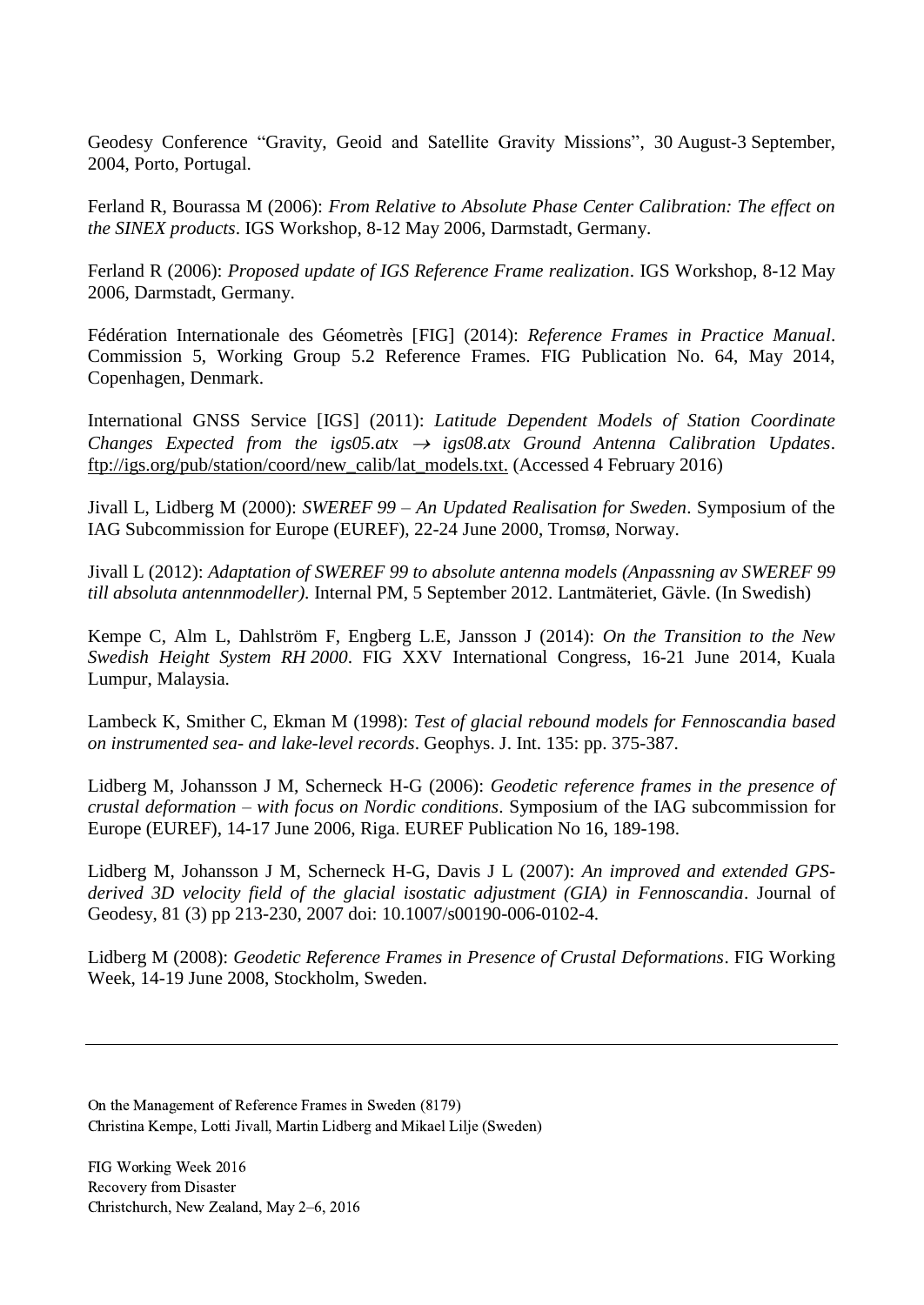Milne GA, Davis JL, Mitrovica JX, Scherneck H-G, Johansson JM, Vermeer M, Koivula H (2001) *Space-Geodetic Constraints on Blacial Isostatic Adjustments in Fennoscandia*. Science 291, 2381- 2385.

Nørbech T, Ensager K, Jivall L, Knudsen P, Koivula H, Lidberg M, Ollikainen M, Weber M (2006): *Transformation from a Common Nordic Reference Frame to ETRS89 in Denmark, Finland, Norway, and Sweden*. Proceedings of the 15th General Meeting of the Nordic Geodetic Commission, 29 May-2 June 2006, Copenhagen, Denmark. Technical Report No. 1, 2008 National Space Institute, ISBN 10 87-92477-00-3 , ISBN 13 978-87-92477-00-2.

Sjöberg L E (2003): *A computational scheme to model the geoid by the modified Stokes' formula without gravity reductions*. Journal of Geodesy 77: 423–432.

Svensson R, Ågren J, Olsson P-A, Eriksson P-O, Lilje M (2006): *The New Swedish Height System RH 2000 and Geoid Model SWEN 05LR*. FIG XXIII International Congress, 8-13 October 2006, Munich, Germany.

Trimble (2016): *Trimble Pivot Platform*. http://www.trimble.com/Infrastructure/Trimble-Pivot-Platform.aspx. (Accessed 8 February 2016)

Vestøl O (2007): *Determination of Postglacial Land Uplift in Fennoscandia from Leveling, Tidegauges and Continuous GPS Stations using Least Squares Collocation.* Journal of Geodesy 80: 248- 258.

Ågren J, Svensson R (2007): *[Postglacial Land Uplift Model and System Definition for the New](http://www.lantmateriet.se/globalassets/kartor-och-geografisk-information/gps-och-matning/geodesi/rapporter_publikationer/rapporter/lmv-rapport_2007_4.pdf)  [Swedish Height System RH 2000](http://www.lantmateriet.se/globalassets/kartor-och-geografisk-information/gps-och-matning/geodesi/rapporter_publikationer/rapporter/lmv-rapport_2007_4.pdf)*. LMV-rapport 2007:4, Rapportserie: Geodesi och Geografiska informationssystem, Lantmäteriet, Gävle, Sweden.

Ågren J, Kiamehr R, Sjöberg L E (2008): *Computation of a New Gravimetric Model over Sweden Using the KTH method*. FIG Working Week, 14-19 June 2008, Stockholm, Sweden.

Ågren J (2009): *[Description of the national geoid models SWEN08\\_RH2000 and SWEN08\\_RH70](http://www.lantmateriet.se/globalassets/kartor-och-geografisk-information/gps-och-matning/geodesi/rapporter_publikationer/rapporter/lmv-rapport_2009_1.pdf)*. LMV-rapport 2009:1, Rapportserie: Geodesi och Geografiska informationssystem, Lantmäteriet, Gävle, Sweden. (In Swedish)

Ågren J, Engberg L.E (2010): *[On the need of a national geodetic infrastructure and its management](http://www.lantmateriet.se/globalassets/kartor-och-geografisk-information/gps-och-matning/geodesi/rapporter_publikationer/rapporter/lmv-rapport_2010-11.pdf)  [in the future](http://www.lantmateriet.se/globalassets/kartor-och-geografisk-information/gps-och-matning/geodesi/rapporter_publikationer/rapporter/lmv-rapport_2010-11.pdf)*. LMV-rapport 2010:11, Rapportserie: Geodesi och Geografiska informationssystem, Lantmäteriet, Gävle, Sweden. (In Swedish)

# **BIOGRAPHICAL NOTES**

#### **Ms. Christina Kempe**

On the Management of Reference Frames in Sweden (8179) Christina Kempe, Lotti Jivall, Martin Lidberg and Mikael Lilje (Sweden)